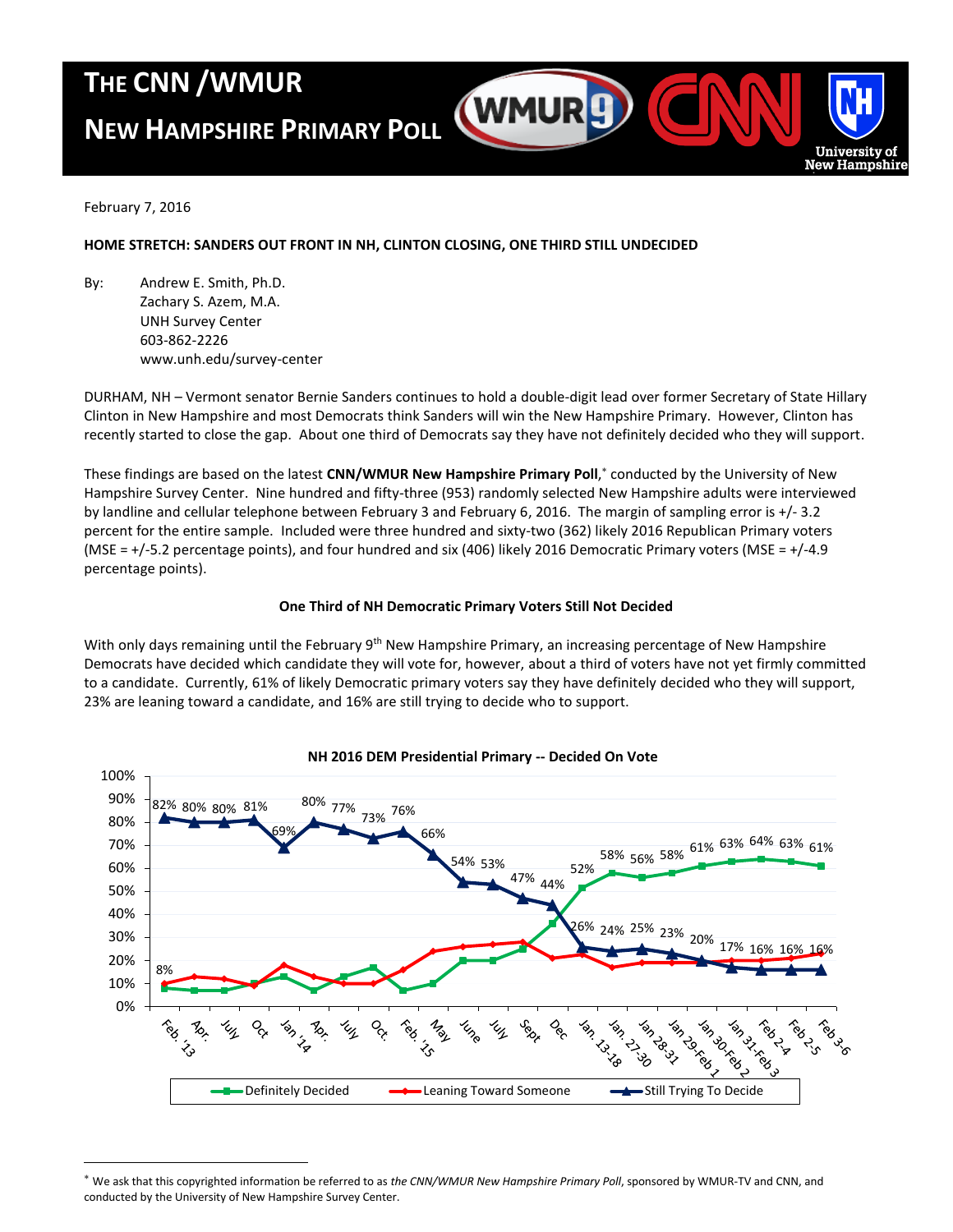Currently, 55% of likely Democratic primary voters say they are extremely interested in the election, 34% are very interested, 10% are somewhat interested and 1% are not very interested. Interest is similar to this point in the 2008 primary cycle when 52% of Democrats said they were extremely interested in the election, 38% were very interested and 13% were somewhat or not very interested.

Undeclared voters, often erroneously referred to as "independents", are just as likely to say they plan to vote in the Republican primary as the Democratic primary. Currently, 46% of undeclared voters say they plan to vote in the Democratic primary, 46% plan to vote in the Republican primary, and 8% are unsure which primary they would vote in.

#### **2016 NH Democratic Primary Trial Heat**

Senator Sanders has maintained his considerable lead over Clinton in New Hampshire, but Clinton has recently started to close the gap. If the Democratic Primary were held today, 58% of likely Democratic Primary voters say they would vote for Sanders, 35% say they would vote for Clinton, and 6% are undecided.

Sanders still leads Clinton in nearly every demographic group. His strongest support comes from voters under 35 (85%), voters who are registered undeclared (71%), and voters who have not voted in the past two primaries (84%). The trouble for the Sanders campaign is that younger voters and first-time primary voters are the least likely to show up on election day. Clinton's strongest support comes from voters who are 65 and older (51%) and voters who frequently attend religious services (51%). Sanders also leads Clinton 63%-37% among voters who say they have definitely decided who they will support.

There continues to be a large gender gap with Sanders leading among men by 43 percentage points (70% to 27%). Sanders also currently has a slight edge among women (49% to 41%).



#### **NH 2016 DEM Presidential Primary -- Support If Vote Held Today**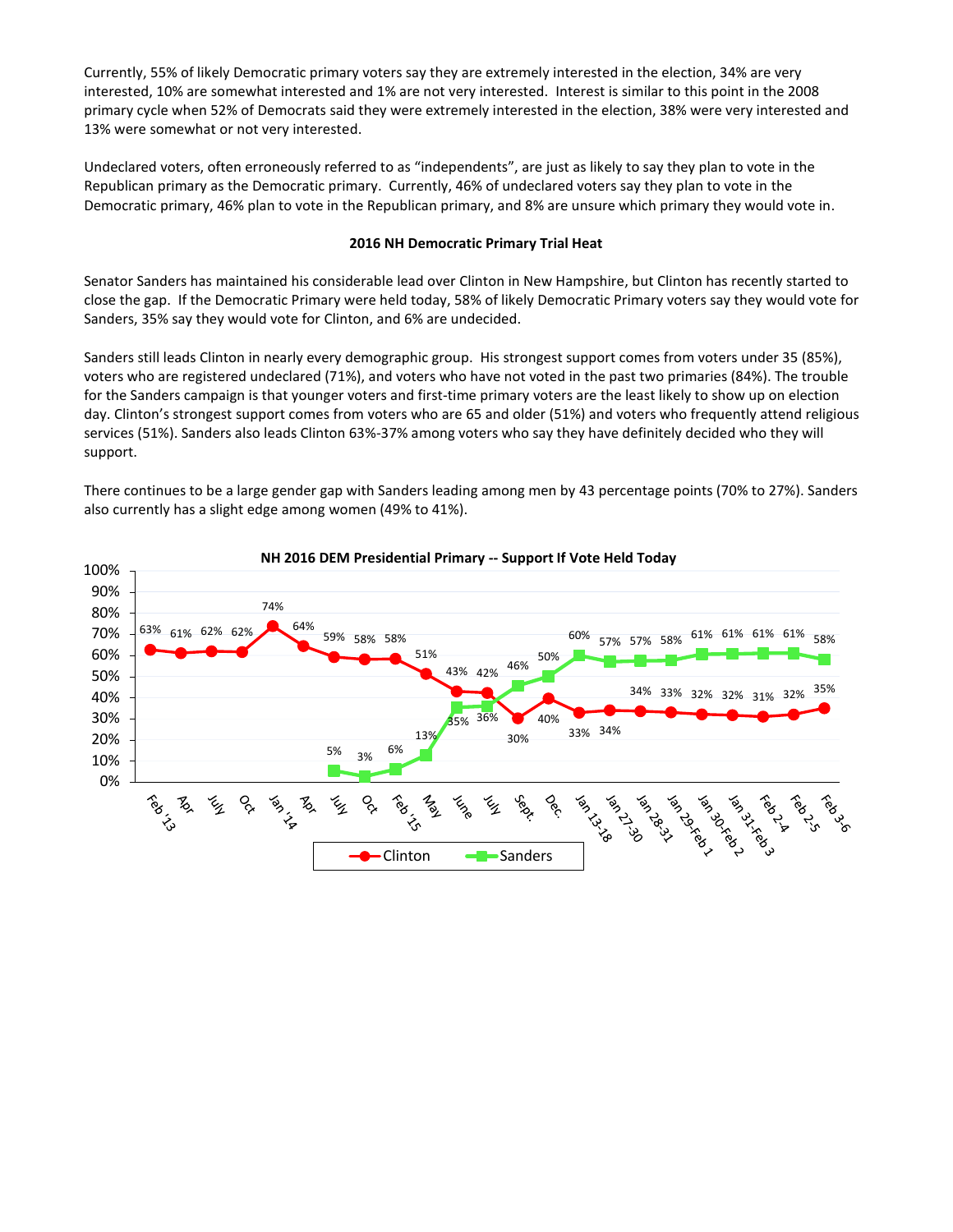#### **Most Unpopular Democrat Candidate**

Nominations typically go to candidates who are acceptable to most members of their party and are less polarizing and neither Democratic candidate is seen as particularly unacceptable. When asked which candidate they would NOT vote for under any circumstance, 21% would not vote for Clinton, 7% would not vote for Sanders, 59% think that all of the prospective candidates are acceptable, 5% named someone else, and 8% are unsure.



**NH 2016 DEM Presidential Primary -- Would Not Vote For**

#### **Democrat Net Electability**

Sanders continues to be the most popular Democrat as measured by net electability, the percentage who support a candidate minus the percentage who would not vote for that candidate under any circumstances. Sanders' net electability score is +51%, while Clinton's net electability score is +14%.



#### **NH 2016 DEM Presidential Primary -- Net Electability Ratings**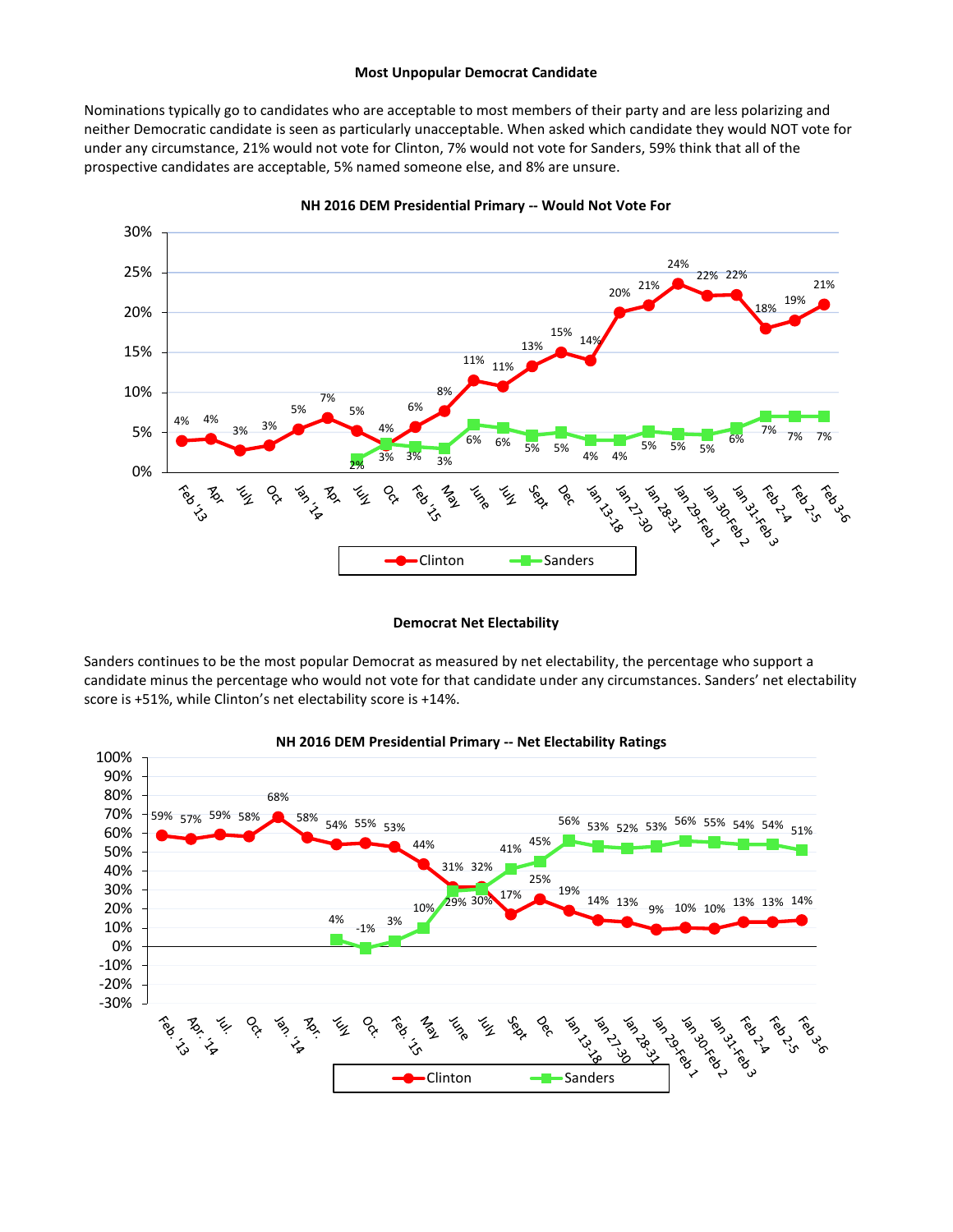Sanders' has led in polls for the past two months and this has led most Democratic Primary voters to believe he will win the New Hampshire Primary – 66% of likely Democratic Primary voters think Sanders will win the New Hampshire primary, 21% think Clinton will win, and 14% were unsure.



**Who Will Win NH 2016 DEM Presidential Primary?**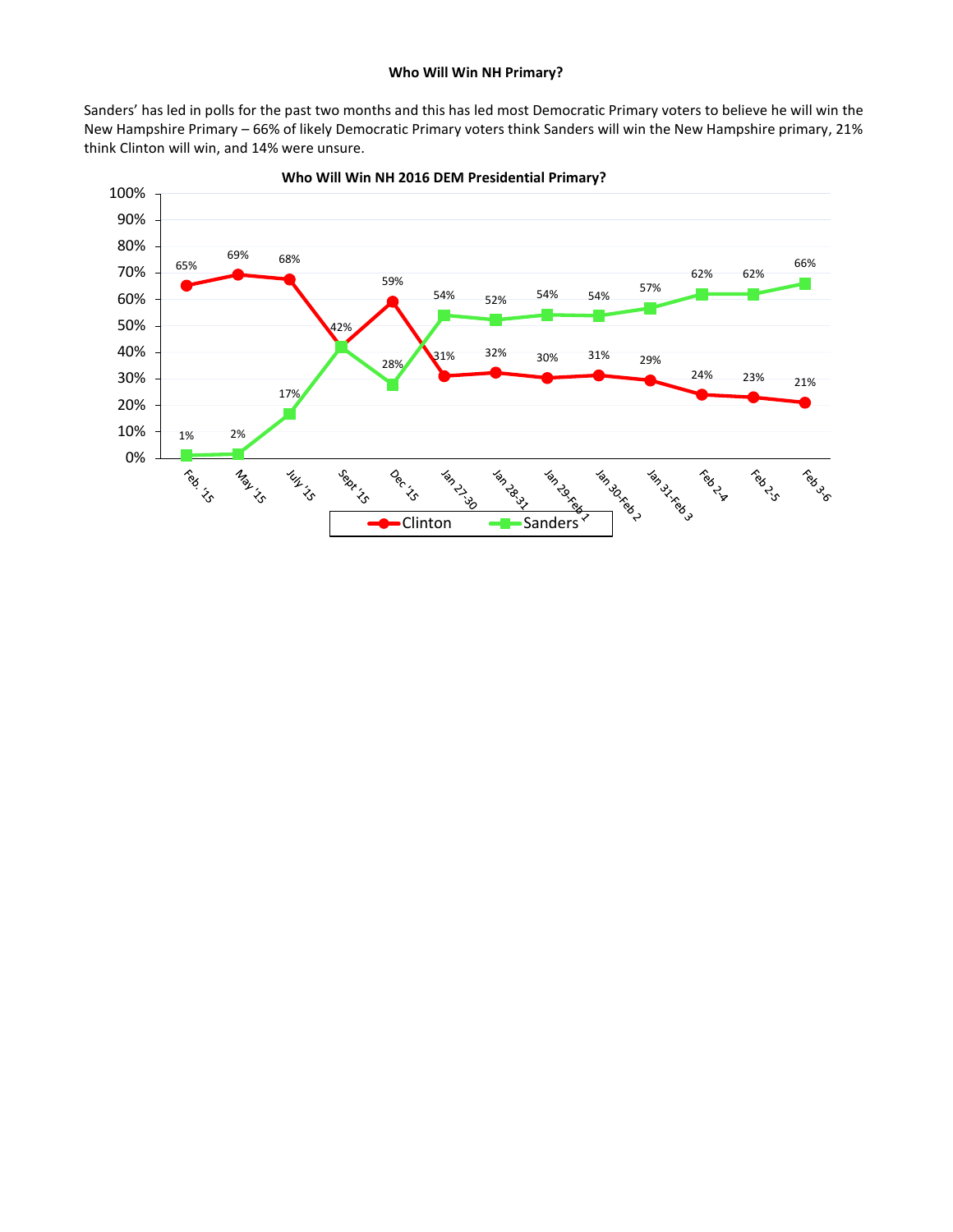## **CNN/WMUR New Hampshire Primary Poll Methodology**

These findings are based on the latest CNN/WMUR New Hampshire Primary Poll, conducted by the University of New Hampshire Survey Center and funded by CNN and WMUR-TV, Manchester, NH. Interviews were conducted by the UNH Survey Center with assistance from the Center for Public Interest Polling in Eagleton Institute at Rutgers. Nine hundred and fifty-three (953) randomly selected New Hampshire adults were interviewed by landline and cellular telephone between February 3 and February 6, 2016. If a household included more than one adult, the adult who had the most recent birthday was selected to be interviewed.

The margin of sampling error is +/- 3.2 percent for the entire sample. Included were three hundred and sixty-two (362) likely 2016 Republican Primary voters (MSE = +/-5.2 percentage points), and four hundred and six (406) likely 2016 Democratic Primary voters (MSE = +/-5.2 percentage points). These MSE's have not been adjusted for design effect. The design effect for the survey is 1.1%.

The random sample used in the CNN/WMUR New Hampshire Primary Poll was purchased from Marketing Systems Group (MSG), Horsham, PA. MSG screens each selected telephone number to eliminate non-working numbers, disconnected numbers, and business numbers to improve the efficiency of the sample, reducing the amount of time interviewers spend calling non-usable numbers.

The data have been weighted to adjust for numbers of adults and telephone lines within households. Additionally, data were weighted by respondent sex, age, and region of the state to targets from the most recent American Community Survey (ACS) conducted by the U.S. Census Bureau. In addition to potential sampling error, all surveys have other potential sources of non-sampling error including question order effects, question wording effects, and non-response. Due to rounding, percentages may not sum to 100%. The number of respondents in each demographic below may not equal the number reported in cross-tabulation tables as some respondents choose not to answer some questions.

For more information about the methodology used in the CNN/WMUR New Hampshire Primary Poll, contact Dr. Andrew Smith at (603) 862-2226 or by email at andrew.smith@unh.edu.

| <b>Sex</b> |                                   | N   | %   | <b>Region</b>               | N   | %   |
|------------|-----------------------------------|-----|-----|-----------------------------|-----|-----|
|            | Male                              | 466 | 49% | North Country               | 76  | 8%  |
|            | Female                            | 487 | 51% | Central/Lakes               | 152 | 16% |
|            |                                   |     |     | <b>Connecticut Valley</b>   | 140 | 15% |
| Age        |                                   | N   | %   | Mass Border                 | 276 | 29% |
|            | 18 to 34                          | 242 | 27% | Seacoast                    | 159 | 17% |
|            | 35 to 49                          | 227 | 25% | Manchester Area             | 151 | 16% |
|            | 50 to 64                          | 280 | 31% |                             |     |     |
|            | 65 and Over                       | 163 | 18% | <b>Party Registration</b>   | N   | %   |
|            |                                   |     |     | Democrat                    | 264 | 28% |
|            | <b>Highest Level of Education</b> | N   | %   | Undeclared & Not Reg.       | 473 | 50% |
|            | High School or Less               | 139 | 18% | Republican                  | 211 | 22% |
|            | Some College                      | 196 | 25% |                             |     |     |
|            | College Graduate                  | 281 | 36% | <b>Party Identification</b> | N   | %   |
|            | Post-Graduate                     | 176 | 22% | Democrat                    | 374 | 47% |
|            |                                   |     |     | Independent                 | 115 | 15% |
|            |                                   |     |     | Republican                  | 299 | 38% |

## **New Hampshire Primary Poll, February 3-6, 2016 Demographics**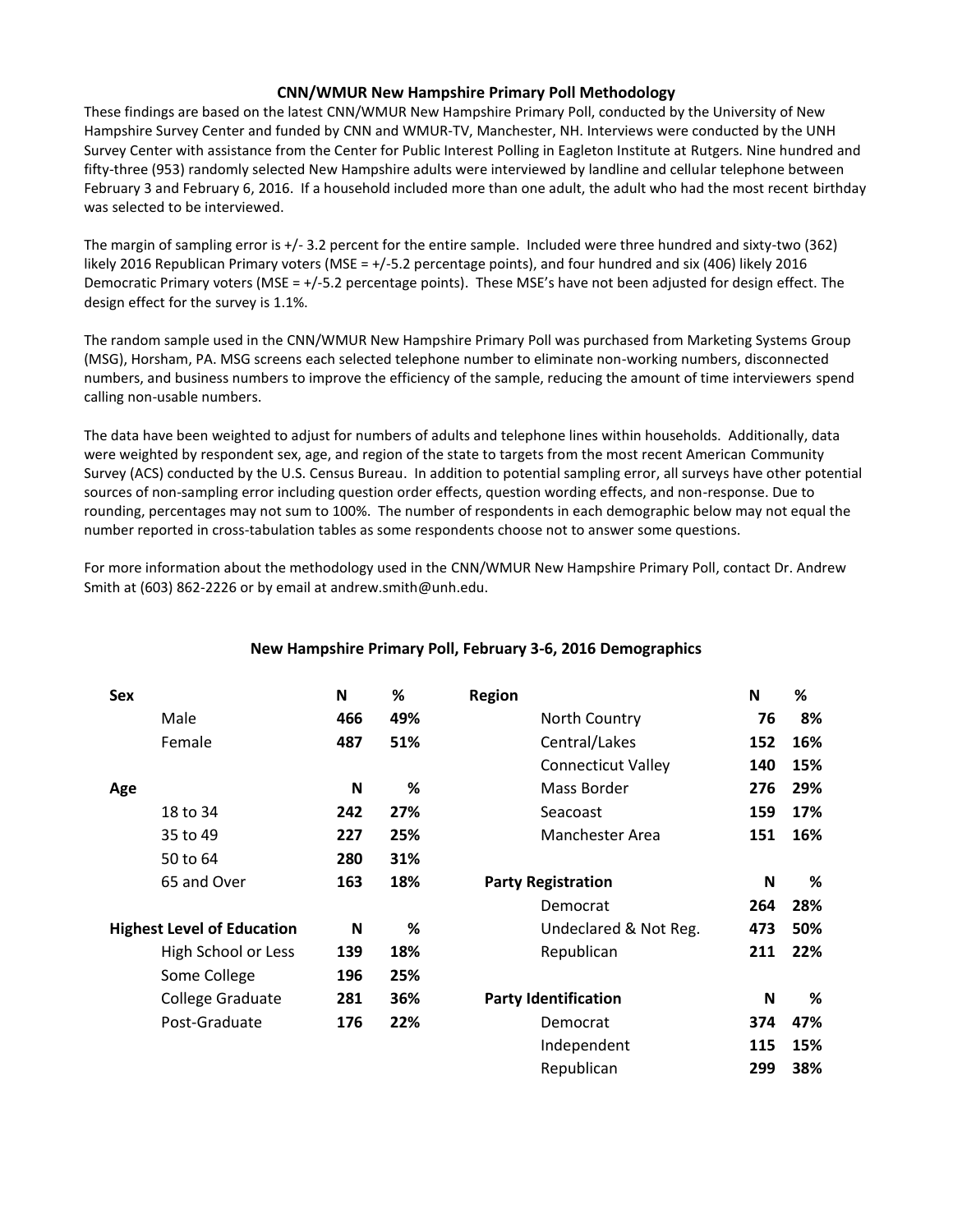## **New Hampshire Primary Poll, February 3-6, 2016 Likely Democrat Primary Voter Demographics**

| <b>Sex</b>                        | N   | %   | <b>Region</b>               | N   | %   |
|-----------------------------------|-----|-----|-----------------------------|-----|-----|
| Male                              | 182 | 45% | North Country               | 36  | 9%  |
| Female                            | 224 | 55% | Central/Lakes               | 67  | 17% |
|                                   |     |     | <b>Connecticut Valley</b>   | 73  | 18% |
| Age                               | N   | %   | Mass Border                 | 101 | 25% |
| 18 to 34                          | 100 | 26% | Seacoast                    | 79  | 19% |
| 35 to 49                          | 92  | 24% | Manchester Area             | 51  | 13% |
| 50 to 64                          | 115 | 30% |                             |     |     |
| 65 and Over                       | 84  | 21% | <b>Party Registration</b>   | N   | %   |
|                                   |     |     | Democrat                    | 241 | 59% |
| <b>Highest Level of Education</b> | N   | ℅   | Undeclared & Not Reg.       | 165 | 41% |
| High School or Less               | 62  | 16% | Republican                  | 0   | 0%  |
| Some College                      | 110 | 27% |                             |     |     |
| College Graduate                  | 120 | 30% | <b>Party Identification</b> | N   | %   |
| Post-Graduate                     | 110 | 27% | Democrat                    | 337 | 85% |
|                                   |     |     | Independent                 | 47  | 12% |
|                                   |     |     | Republican                  | 14  | 3%  |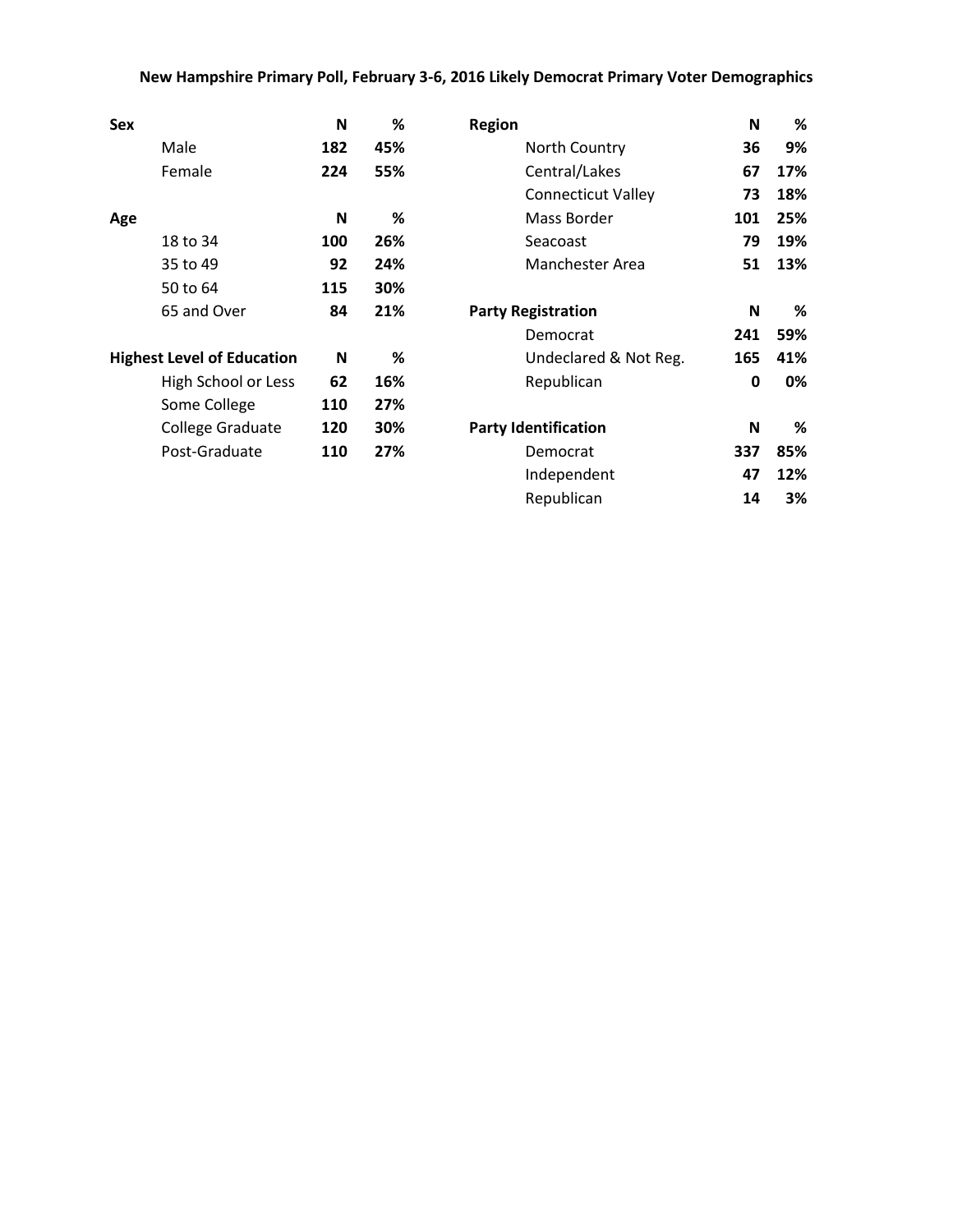## **Decided Who to Vote for in 2016 DEM Primary?**

(Likely NH DEM Primary Voters)

"Have you definitely decided who you will vote for in the New Hampshire primary … are you leaning toward someone … or have you considered some candidates but are still trying to decide?"

|                  | <b>Definitely</b> | <b>Leaning Toward</b> | <b>Still Trying</b> |            |
|------------------|-------------------|-----------------------|---------------------|------------|
|                  | <b>Decided</b>    | Someone               | <b>To Decide</b>    | <u>(N)</u> |
| Feb 3-6 '16      | 61%               | 23%                   | 16%                 | (406)      |
| Feb 2-5 '16      | 63%               | 21%                   | 16%                 | (405)      |
| Feb 2-4 '16      | 64%               | 20%                   | 16%                 | (312)      |
| Jan 31-Feb 3 '16 | 63%               | 20%                   | 17%                 | (403)      |
| Jan 30-Feb 2 '16 | 61%               | 19%                   | 20%                 | (370)      |
| Jan 29-Feb 1 '16 | 58%               | 19%                   | 23%                 | (333)      |
| Jan 28-31 '16    | 56%               | 19%                   | 25%                 | (323)      |
| Jan 27-30 '16    | 58%               | 17%                   | 24%                 | (347)      |
| Jan 13-18 '16    | 52%               | 23%                   | 26%                 | (420)      |
| Dec '15          | 36%               | 21%                   | 44%                 | (370)      |
| Sept '15         | 25%               | 28%                   | 47%                 | (313)      |
| July '15         | 20%               | 27%                   | 53%                 | (276)      |
| June '15         | 20%               | 26%                   | 54%                 | (359)      |
| May '15          | 10%               | 24%                   | 66%                 | (227)      |
| Feb. '15         | 7%                | 16%                   | 76%                 | (298)      |
| Oct. '14         | 17%               | 10%                   | 73%                 | (227)      |
| July '14         | 13%               | 10%                   | 77%                 | (252)      |
| Apr. '14         | 7%                | 13%                   | 80%                 | (180)      |
| Jan. '14         | 13%               | 18%                   | 69%                 | (202)      |
| Oct. '13         | 10%               | 9%                    | 81%                 | (245)      |
| July '13         | 7%                | 12%                   | 80%                 | (187)      |
| Apr. '13         | 7%                | 13%                   | 80%                 | (185)      |
| Feb. '13         | 8%                | 10%                   | 82%                 | (193)      |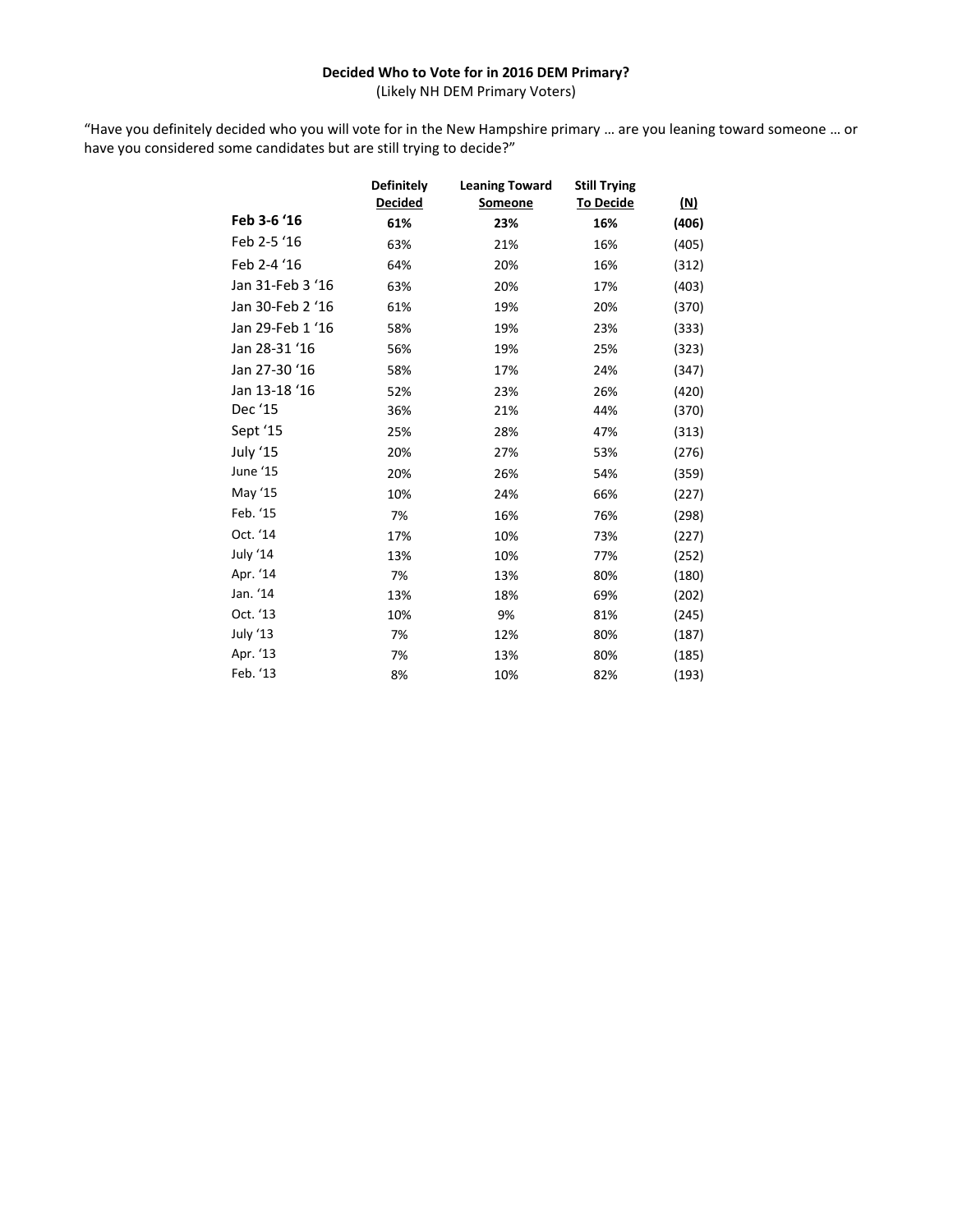#### **Democratic Nomination in 2016 NH Primary**

(Likely NH DEM Primary Voters)

"I'm going to read you the names of the candidates who are running for the Democratic nomination. If the Democratic primary for president were held today, which of the following would you support for the Democratic nomination Hillary Clinton … Bernie Sanders … or someone else?" ROTATE CANDIDATES

|                           |       | 2015   |       |             |             |            | 2016  |                   |       |        |                  |        |         |         |       |
|---------------------------|-------|--------|-------|-------------|-------------|------------|-------|-------------------|-------|--------|------------------|--------|---------|---------|-------|
|                           |       |        |       |             |             |            | Jan   | Jan               | Jan   | Jan29- | Jan30-           | Jan31- | Feb     | Feb     | Feb   |
|                           | Feb.  | May    | June  | <u>July</u> | <b>Sept</b> | <b>Dec</b> | 13-18 | 27-30             | 28-31 | Feb 1  | Feb <sub>2</sub> | Feb 3  | $2 - 4$ | $2 - 5$ | $3-6$ |
| <b>Bernie Sanders</b>     | 6%    | 13%    | 35%   | 36%         | 46%         | 50%        | 60%   | 57%               | 57%   | 58%    | 61%              | 61%    | 61%     | 61%     | 58%   |
| <b>Hillary Clinton</b>    | 58%   | 51%    | 43%   | 42%         | 30%         | 40%        | 33%   | 34%               | 34%   | 33%    | 32%              | 32%    | 31%     | 32%     | 35%   |
| <b>Martin O'Malley</b>    | 1%    | 1%     | 2%    | 1%          | 2%          | 1%         | 1%    | 1%                | 1%    | 2%     | $---$            | ---    |         | ---     |       |
| <b>Joe Biden</b>          | 8%    | 2%     | 8%    | 5%          | 14%         | ---        | ---   | ---               | ---   | ---    |                  |        |         | ---     |       |
| Jim Webb                  | 1%    | 1%     | 1%    | 1%          | 1%          | ---        | ---   | $\qquad \qquad -$ | $---$ | ---    | ---              | ---    |         | ---     |       |
| <b>Lincoln Chafee</b>     | ---   | 1%     | *     | 0%          | *           | ---        | ---   | ---               | ---   | ---    | ---              | ---    |         | ---     |       |
| <b>Lawrence Lessig</b>    | ---   | ---    | ---   | ---         | *           | ---        | ---   | ---               | ---   | ---    |                  | ---    |         | ---     |       |
| <b>Elizabeth Warren</b>   | 14%   | 20%    | ---   |             | ---         | ---        | ---   | ---               | ---   |        | ---              | ---    |         | ---     |       |
| <b>Andrew Cuomo</b>       | 2%    | 3%     | ---   | ---         | ---         | ---        | ---   | ---               | ---   | ---    |                  |        |         | ---     |       |
| <b>Mark Warner</b>        | ---   | ---    | ---   | ---         | ---         | ---        | ---   | ---               | ---   | ---    | ---              | ---    |         | ---     |       |
| <b>Brian Schweitzer</b>   |       | ---    |       |             | ---         | ---        | ---   | ---               | ---   |        |                  |        |         |         |       |
| <b>Kirsten Gillibrand</b> | ---   |        |       |             | ---         | ---        | ---   | ---               | ---   |        |                  |        |         | ---     |       |
| <b>Deval Patrick</b>      | ---   | ---    | ---   | ---         | ---         | ---        | ---   | ---               | ---   | ---    | ---              | ---    |         | ---     |       |
| <b>Cory Booker</b>        | ---   |        |       |             |             | ---        | ---   | ---               | ---   | ---    |                  |        |         | ---     |       |
| Evan Bayh                 | ---   | ---    |       | ---         | ---         | ---        | ---   | ---               | ---   | ---    |                  |        |         | ---     |       |
| John Hickenlooper         | ---   | ---    |       |             | ---         | ---        | ---   | ---               | ---   | ---    | ---              |        |         | ---     |       |
| Antonio Villaraigosa      | ---   |        | ---   | $-$ --      | $---$       | ---        | ---   | ---               | ---   | ---    | ---              |        |         | ---     |       |
| <b>Someone Else</b>       | 1%    | $\ast$ | 2%    | 3%          | 1%          | 3%         | 0%    | 2%                | 1%    | 2%     | 1%               | 1%     | $\ast$  | $\ast$  | 1%    |
| Don't Know Yet            | 9%    | 8%     | 9%    | 12%         | 6%          | 6%         | 6%    | 7%                | 7%    | 6%     | 6%               | 6%     | 8%      | 7%      | 6%    |
| (N)                       | (295) | (224)  | (353) | (274)       | (310)       | (366)      | (417) | (344)             | (321) | (329)  | (365)            | (392)  | (305)   | (398)   | (400) |

 $*$  = Less than 1% --- = Not Included

|                             | 2013   |       |             |        |       |       | 2014  |       |
|-----------------------------|--------|-------|-------------|--------|-------|-------|-------|-------|
|                             | Feb.   | Apr.  | <b>July</b> | Oct.   | Jan.  | Apr.  | July  | Oct.  |
| <b>Bernie Sanders</b>       | $---$  | $---$ | $---$       | $---$  | ---   | $---$ | 5%    | 3%    |
| <b>Hillary Clinton</b>      | 63%    | 61%   | 62%         | 64%    | 74%   | 65%   | 59%   | 58%   |
| Martin O'Malley             | $\ast$ | *     | 0%          | $\ast$ | *     | 0%    | 0%    | 3%    |
| <b>Joe Biden</b>            | 10%    | 7%    | 8%          | 6%     | 10%   | 6%    | 14%   | 3%    |
| Jim Webb                    | ---    | ---   | $---$       | $---$  | ---   | $---$ |       | $---$ |
| <b>Lincoln Chafee</b>       |        |       |             | ---    | $---$ |       |       |       |
| <b>Lawrence Lessig</b>      | ---    | ---   | ---         | ---    | ---   | ---   | ---   |       |
| <b>Elizabeth Warren</b>     | ---    | ---   | $---$       | 6%     | ---   | ---   | 8%    | 18%   |
| <b>Andrew Cuomo</b>         | 5%     | 3%    | 1%          | 2%     | 2%    | 4%    | 3%    | 1%    |
| <b>Mark Warner</b>          | *      | 2%    | 0%          | *      | 1%    | 2%    | 1%    | *     |
| <b>Brian Schweitzer</b>     | 1%     | *     | ---         | $---$  | *     | 0%    | 0%    | ---   |
| <b>Kirsten Gillibrand</b>   | $---$  | ---   | *           | 0%     | 0%    | $---$ | $---$ |       |
| <b>Deval Patrick</b>        | 1%     | 3%    | 5%          | 1%     | $---$ | ---   |       |       |
| <b>Cory Booker</b>          | 2%     | 1%    | 2%          | $\ast$ | ---   |       |       |       |
| Evan Bayh                   | 1%     | 1%    | $\ast$      | $\ast$ | ---   | ---   | ---   |       |
| John Hickenlooper           | *      | *     | *           | 0%     | ---   |       |       |       |
| <b>Antonio Villaraigosa</b> | *      | *     | $---$       | $---$  | $---$ | ---   | $---$ | ---   |
| <b>Someone Else</b>         | 1%     | 2%    | 2%          | 2%     | 2%    | 5%    | 1%    | 1%    |
| Don't Know Yet              | 16%    | 22%   | 19%         | 18%    | 10%   | 18%   | 9%    | 13%   |
| (N)                         | (195)  | (185) | (187)       | (248)  | (201) | (182) | (255) | (228) |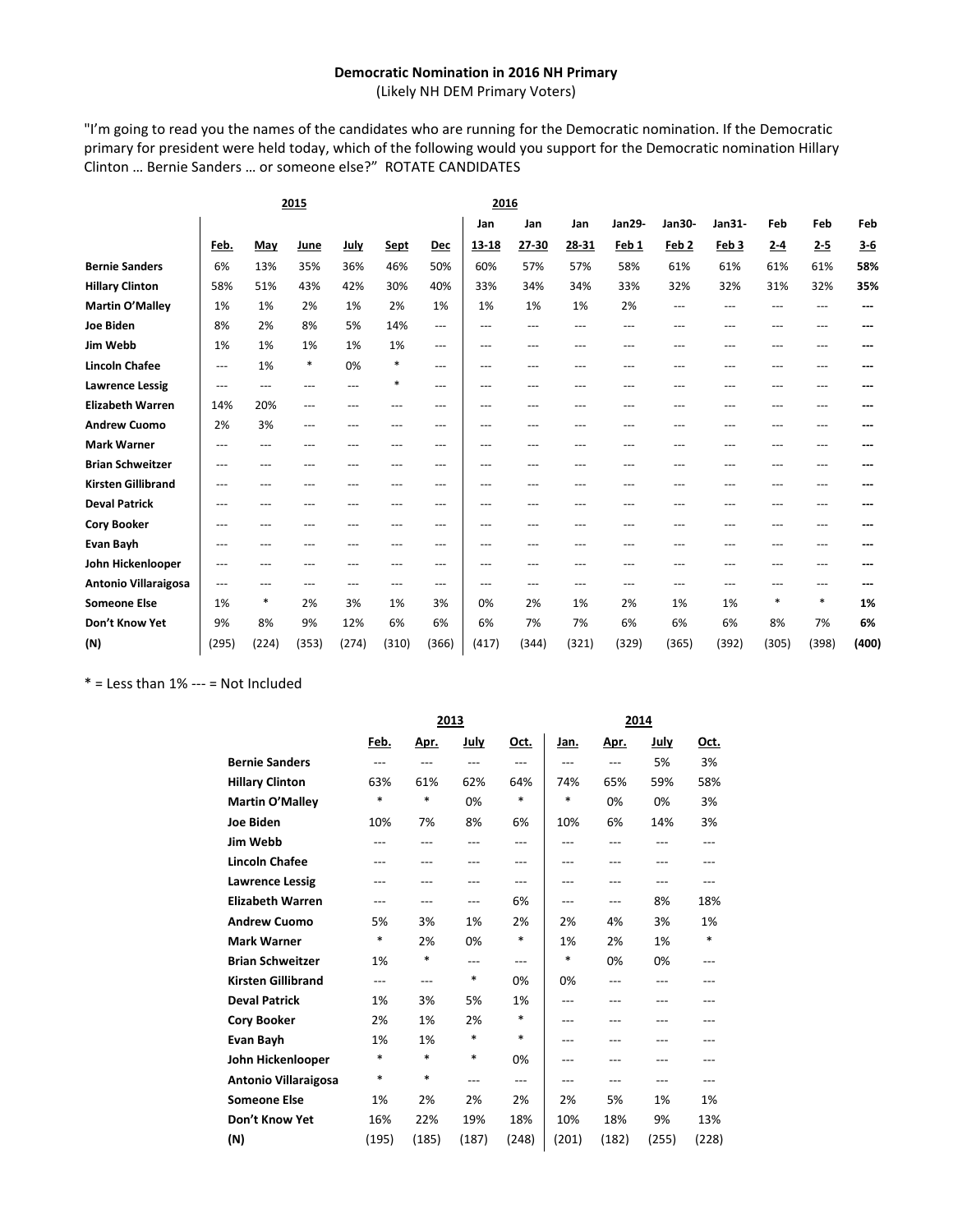## **Candidate You Wouldn't Vote For In 2016 NH Democratic Primary**

(Likely NH DEM Primary Voters)

"Which of the candidates who are running for the Democratic nomination would you NOT vote for under any circumstance?"

|                           |          |                   | 2015              |                   |       |       | 2016              |       |       |          |                  |                  |         |         |         |
|---------------------------|----------|-------------------|-------------------|-------------------|-------|-------|-------------------|-------|-------|----------|------------------|------------------|---------|---------|---------|
|                           |          |                   |                   |                   |       |       | Jan               | Jan   | Jan   | Jan 29-  | Jan 30-          | Jan 31-          | Feb     | Feb     | Feb     |
|                           | Feb      | May               | June              | July              | Sept  | Dec   | $13 - 18$         | 27-30 | 28-31 | Feb 1    | Feb <sub>2</sub> | Feb <sub>3</sub> | $2 - 4$ | $2 - 5$ | $3 - 6$ |
| <b>Hillary Clinton</b>    | 6%       | 8%                | 11%               | 11%               | 13%   | 15%   | 14%               | 20%   | 21%   | 24%      | 22%              | 22%              | 18%     | 19%     | 21%     |
| <b>Bernie Sanders</b>     | 3%       | 3%                | 6%                | 6%                | 5%    | 5%    | 4%                | 4%    | 5%    | 5%       | 5%               | 6%               | 7%      | 7%      | 7%      |
| Martin O'Malley           | 1%       | 1%                | 1%                | 3%                | 2%    | 11%   | 26%               | 23%   | 27%   | 26%      | ---              | ---              | $---$   | $---$   | ---     |
| <b>Lincoln Chafee</b>     | $---$    | 2%                | 4%                | 5%                | 8%    | ---   | $---$             | ---   | ---   | ---      | ---              |                  | ---     | ---     |         |
| <b>Lawrence Lessig</b>    | $---$    | $\qquad \qquad -$ | $\qquad \qquad -$ | $\qquad \qquad -$ | 5%    | ---   | $\qquad \qquad -$ | ---   | ---   | $---$    | ---              | ---              | ---     | ---     |         |
| Jim Webb                  | 4%       | 2%                | 3%                | 3%                | 3%    | ---   | $\cdots$          | $---$ | ---   | ---      | $---$            | ---              | ---     | ---     |         |
| <b>Joe Biden</b>          | 13%      | 13%               | 6%                | 5%                | 3%    | ---   | $---$             | ---   | ---   | $---$    | ---              | ---              | ---     | ---     |         |
| <b>Andrew Cuomo</b>       | 7%       | 8%                | ---               | ---               | ---   | ---   | $\qquad \qquad -$ | ---   | ---   | $---$    | ---              | ---              | $---$   | ---     |         |
| <b>Elizabeth Warren</b>   | 4%       | 1%                | ---               | ---               | ---   | ---   | $\cdots$          | ---   | ---   | $---$    | $---$            | ---              | $---$   | ---     |         |
| <b>Mark Warner</b>        | $\cdots$ | $\qquad \qquad -$ | ---               | ---               | ---   | ---   | $\cdots$          | ---   | ---   | $\cdots$ | $---$            | ---              | $---$   | $---$   | ---     |
| <b>Brian Schweitzer</b>   | ---      | ---               | ---               | ---               | ---   | ---   | $---$             | ---   | ---   | ---      | ---              | ---              | ---     | ---     |         |
| <b>Kirsten Gillibrand</b> | $---$    | ---               | ---               | ---               | ---   | ---   | ---               | ---   | ---   | ---      | ---              | ---              | ---     | ---     |         |
| <b>Deval Patrick</b>      | ---      | ---               |                   | ---               | ---   | ---   | $---$             | ---   | ---   | ---      | ---              |                  | ---     | ---     |         |
| John Hickenlooper         | ---      | ---               |                   | ---               | ---   | ---   | $---$             | ---   | ---   | ---      |                  |                  | ---     | ---     |         |
| <b>Cory Booker</b>        | $---$    | ---               | ---               | ---               | ---   | $---$ | $---$             | ---   | ---   | $---$    | ---              | ---              | ---     | ---     |         |
| <b>Evan Bayh</b>          | $---$    | $---$             | ---               | ---               | ---   | $---$ | $---$             | ---   | ---   | ---      | ---              | $-$ --           | ---     | ---     |         |
| Antonio Villaraigosa      | $---$    | $---$             | $---$             | ---               | ---   | $---$ | $---$             | ---   | ---   | $---$    | ---              | ---              | $---$   | ---     |         |
| <b>Someone Else</b>       | $\ast$   | 0%                | 3%                | 0%                | *     | 3%    | 2%                | 1%    | 1%    | 1%       | 24%              | 18%              | 8%      | 8%      | 5%      |
| All OK                    | 32%      | 24%               | 35%               | 35%               | 30%   | 50%   | 42%               | 45%   | 39%   | 39%      | 43%              | 47%              | 55%     | 56%     | 59%     |
| Don't Know Yet            | 29%      | 39%               | 30%               | 30%               | 31%   | 16%   | 13%               | 7%    | 7%    | 6%       | 7%               | 8%               | 11%     | 10%     | 8%      |
| (N)                       | (293)    | (218)             | (355)             | (272)             | (312) | (367) | (415)             | (341) | (319) | (328)    | (364)            | (395)            | (306)   | (395)   | (396)   |
|                           |          |                   |                   |                   |       |       |                   |       |       |          |                  |                  |         |         |         |

|                           |        |             | 2013   |            |        |             | 2014        |            |
|---------------------------|--------|-------------|--------|------------|--------|-------------|-------------|------------|
|                           | Feb.   | <u>Apr.</u> | July   | <u>Oct</u> | Jan.   | <u>Apr.</u> | <u>July</u> | <u>Oct</u> |
| Martin O'Malley           | $\ast$ | $\ast$      | $\ast$ | 0%         | $\ast$ | 4%          | *           | 2%         |
| <b>Hillary Clinton</b>    | 4%     | 4%          | 3%     | 4%         | 5%     | 7%          | 5%          | 3%         |
| <b>Bernie Sanders</b>     | ---    | ---         | $---$  | ---        | ---    | ---         | 2%          | 4%         |
| <b>Lincoln Chafee</b>     | ---    | $---$       | $---$  | ---        | ---    | ---         | ---         | ---        |
| <b>Lawrence Lessig</b>    | ---    | ---         | ---    | ---        | ---    | ---         | ---         | ---        |
| Jim Webb                  | ---    | $---$       | $---$  | $---$      | ---    | ---         | $---$       | ---        |
| <b>Joe Biden</b>          | 7%     | 7%          | 10%    | 12%        | 16%    | 16%         | 9%          | 13%        |
| <b>Andrew Cuomo</b>       | 3%     | 2%          | 4%     | 6%         | 3%     | 5%          | 9%          | 7%         |
| <b>Elizabeth Warren</b>   | $---$  | ---         | $---$  | 2%         | ---    | ---         | 2%          | 2%         |
| <b>Mark Warner</b>        | 2%     | 3%          | 2%     | *          | 3%     | 2%          | 1%          | 3%         |
| <b>Brian Schweitzer</b>   | 1%     | 1%          | ---    | ---        | 3%     | 1%          | 3%          | ---        |
| <b>Kirsten Gillibrand</b> | $---$  | $---$       | $\ast$ | *          | 3%     | ---         | ---         | ---        |
| <b>Deval Patrick</b>      | 6%     | 3%          | 3%     | 3%         | ---    | ---         | ---         | ---        |
| John Hickenlooper         | *      | 1%          | *      | 2%         | ---    | ---         | ---         | ---        |
| <b>Cory Booker</b>        | 2%     | *           | $\ast$ | 2%         | ---    | ---         | ---         | ---        |
| <b>Evan Bayh</b>          | 3%     | 4%          | 3%     | *          | ---    | ---         | ---         | ---        |
| Antonio Villaraigosa      | 2%     | 3%          | $---$  | ---        | ---    | ---         | ---         | ---        |
| <b>Someone Else</b>       | 2%     | 1%          | 3%     | 1%         | 1%     | 1%          | 2%          | 1%         |
| All OK                    | 34%    | 33%         | 26%    | 37%        | 28%    | 32%         | 29%         | 35%        |
| Don't Know Yet            | 34%    | 38%         | 46%    | 30%        | 37%    | 33%         | 38%         | 31%        |
| (N)                       | (200)  | (188)       | (185)  | (248)      | (201)  | (183)       | (254)       | (226)      |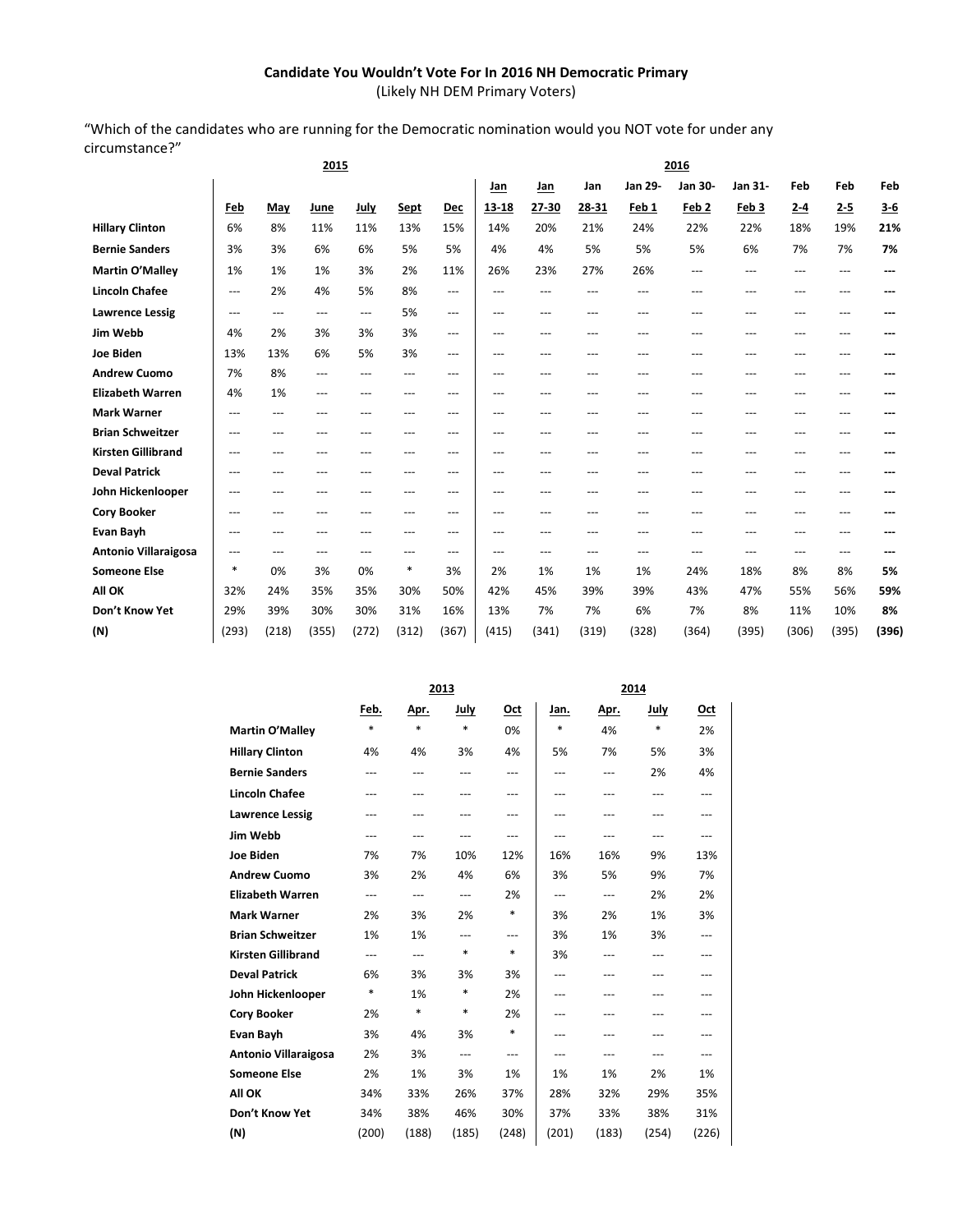## **Who Will Win 2016 NH Democratic Primary?**

(Likely NH DEM Primary Voters)

"Regardless of who you are voting for, which candidate do you think is most likely to win the New Hampshire Democratic primary?"

|                         |            |        | 2015        |             |            |            |            |         | 2016             |        |            |            |            |
|-------------------------|------------|--------|-------------|-------------|------------|------------|------------|---------|------------------|--------|------------|------------|------------|
|                         |            |        |             |             |            | <u>Jan</u> | <u>Jan</u> | Jan 29- | Jan 30-          | Jan 31 | <u>Feb</u> | <u>Feb</u> | <u>Feb</u> |
|                         | <u>Feb</u> | May    | <b>July</b> | <b>Sept</b> | <b>Dec</b> | 27-30      | 28-31      | Feb 1   | Feb <sub>2</sub> | Feb 3  | $2 - 4$    | $2 - 5$    | $3-6$      |
| <b>Bernie Sanders</b>   | 1%         | 2%     | 17%         | 42%         | 28%        | 54%        | 52%        | 54%     | 54%              | 57%    | 62%        | 62%        | 66%        |
| <b>Hillary Clinton</b>  | 65%        | 69%    | 68%         | 42%         | 59%        | 31%        | 32%        | 30%     | 31%              | 29%    | 24%        | 23%        | 21%        |
| <b>Martin O'Malley</b>  | 0%         | $\ast$ | *           | 0%          | 0%         | 0%         | *          | $\ast$  | $---$            | ---    | ---        | ---        |            |
| Joe Biden               | 6%         | 8%     | 2%          | 6%          | $---$      | ---        | ---        |         | ---              | ---    | ---        | ---        |            |
| Jim Webb                | *          | 0%     | *           | 0%          | $---$      | ---        | ---        | ---     | ---              | ---    | ---        | ---        |            |
| Lincoln Chafee          | %          | $\ast$ | 0%          | 0%          | $---$      | $---$      | ---        | ---     | ---              | ---    | ---        | ---        |            |
| <b>Lawrence Lessig</b>  | $---$      | ---    | ---         | 0%          | $---$      | $---$      | ---        | ---     | ---              | ---    | ---        | ---        |            |
| <b>Andrew Cuomo</b>     | 1%         | 0%     | ---         | ---         | ---        | $---$      | ---        | ---     | ---              | ---    | ---        | $---$      |            |
| <b>Elizabeth Warren</b> | 5%         | 1%     | $---$       | ---         | ---        | $---$      | $---$      | $- - -$ | ---              | ---    | ---        | ---        |            |
| <b>Someone Else</b>     | 1%         | 0%     | *           | 1%          | 1%         | 1%         | 1%         | 1%      | 1%               | 1%     | 0%         | 0%         | $\ast$     |
| Don't Know              | 21%        | 19%    | 13%         | 9%          | 12%        | 15%        | 15%        | 14%     | 14%              | 13%    | 14%        | 15%        | 14%        |
| (N)                     | (298)      | (229)  | (275)       | (311)       | (370)      | (347)      | (323)      | (333)   | (370)            | (403)  | (312)      | (405)      | (406)      |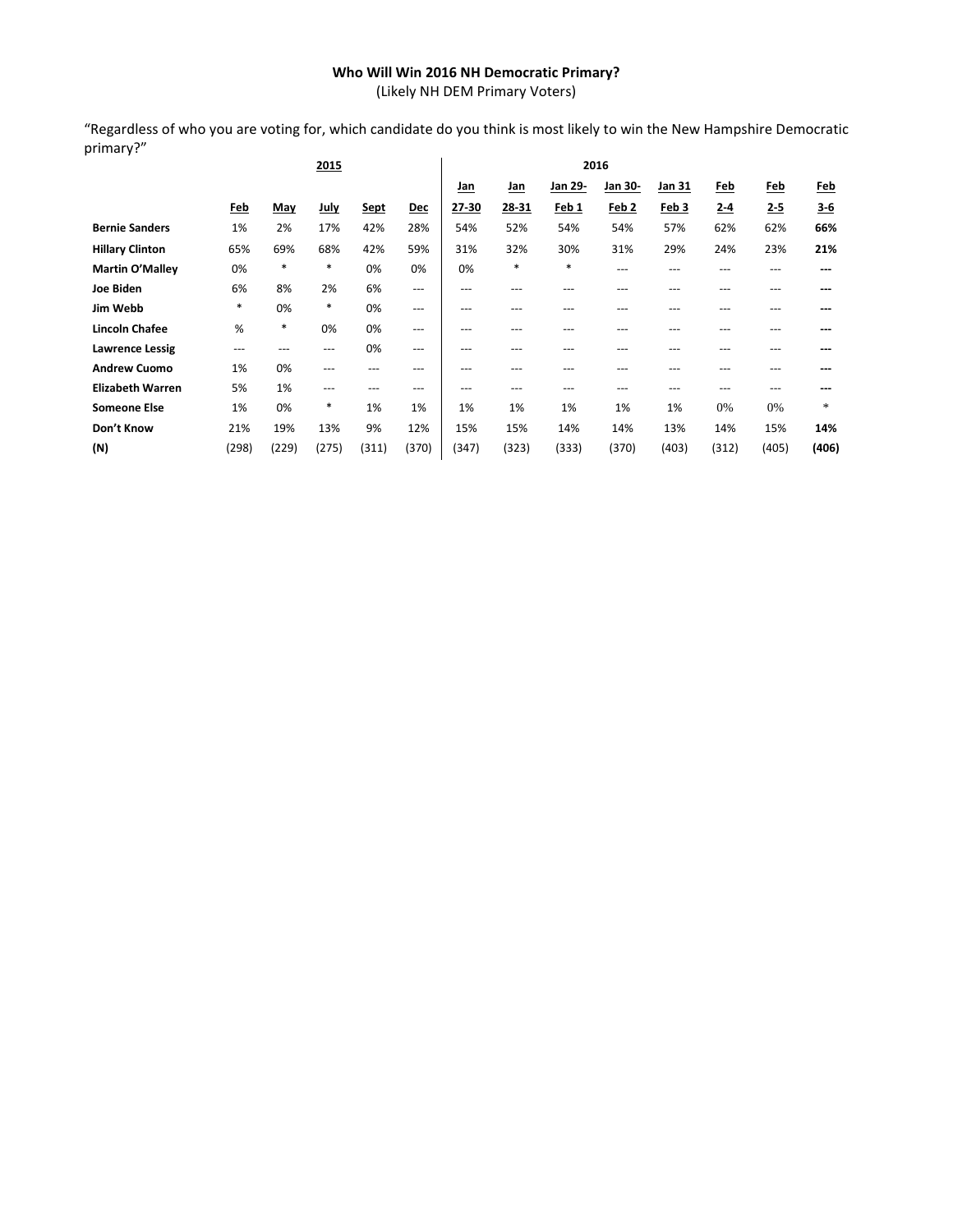## **Decided 2016 DEM Primary Vote (Likely 2016 DEM Primary Voters)**

|                                   | Def.           | Leaning                | <b>Still Trying</b> |            |
|-----------------------------------|----------------|------------------------|---------------------|------------|
|                                   | <b>Decided</b> | <b>Towards Someone</b> | <b>To Decide</b>    | <u>(N)</u> |
| LIKELY NH DEM PRIMARY VOTERS      | 61%            | 23%                    | 16%                 | 406        |
| <b>Registered Democrat</b>        | 63%            | 21%                    | 16%                 | 241        |
|                                   |                |                        |                     |            |
| Registered Undeclared             | 58%            | 27%                    | 15%                 | 149        |
| Democrat                          | 63%            | 23%                    | 13%                 | 337        |
| Independent/Republican            | 54%            | 19%                    | 27%                 | 61         |
|                                   |                |                        |                     |            |
| Liberal                           | 73%            | 18%                    | 9%                  | 191        |
| Moderate/Conservative             | 50%            | 28%                    | 22%                 | 188        |
| <b>Clinton Supporter</b>          | 65%            | 22%                    | 13%                 | 140        |
| Sanders Supporter                 | 67%            | 24%                    | 9%                  | 234        |
| Undecided                         | 0%             | 6%                     | 94%                 | 25         |
|                                   |                |                        |                     |            |
| <b>Extremely Interested</b>       | 66%            | 22%                    | 12%                 | 223        |
| Very Interested                   | 57%            | 27%                    | 16%                 | 139        |
| Somewhat/Not Very Interested      | 52%            | 13%                    | 34%                 | 44         |
| Voted in 2008, 2012 NH Primaries  | 59%            | 24%                    | 17%                 | 261        |
| Voted in 2008 or 2012 NH Primary  | 59%            | 23%                    | 19%                 | 67         |
| Did Not Vote in Either NH Primary | 70%            | 21%                    | 9%                  | 79         |
|                                   |                |                        |                     |            |
| Will Definitely Vote              | 64%            | 22%                    | 15%                 | 347        |
| Will Vote Unless Emergency        | 48%            | 30%                    | 22%                 | 59         |
|                                   |                |                        |                     |            |
| <b>Read Union Leader</b>          | 60%            | 19%                    | 20%                 | 62         |
| <b>Read Boston Globe</b>          | 74%            | 10%                    | 15%                 | 59         |
| Read Local Newspapers             | 55%            | 24%                    | 21%                 | 116        |
| Watch WMUR                        | 56%            | 24%                    | 19%                 | 211        |
| Listen to NHPR                    | 64%            | 22%                    | 13%                 | 162        |
|                                   |                |                        |                     |            |
| 18 to 34                          | 71%            | 19%                    | 10%                 | 100        |
| 35 to 49                          | 48%            | 26%                    | 25%                 | 92         |
| 50 to 64                          | 62%            | 28%                    | 10%                 | 115        |
| 65 and over                       | 64%            | 16%                    | 20%                 | 84         |
| Male                              | 70%            | 19%                    | 11%                 | 182        |
| Female                            | 54%            | 26%                    | 20%                 | 224        |
|                                   |                |                        |                     |            |
| High school or less               | 67%            | 20%                    | 12%                 | 62         |
| Some college                      | 63%            | 17%                    | 19%                 | 110        |
| College graduate                  | 64%            | 24%                    | 12%                 | 120        |
| Post-graduate                     | 54%            | 29%                    | 17%                 | 110        |
| Attend services 1 or more a week  | 60%            | 16%                    | 24%                 | 59         |
| 1-2 times a month                 | 64%            | 14%                    | 21%                 | 39         |
| Less often                        | 53%            | 30%                    | 17%                 | 121        |
| Never                             | 67%            | 22%                    | 11%                 | 177        |
|                                   |                |                        |                     |            |
| North Country                     | 62%            | 29%                    | 9%                  | 36         |
| Central / Lakes                   | 64%            | 17%                    | 20%                 | 67         |
| Connecticut Valley                | 68%            | 12%                    | 19%                 | 73         |
| Mass Border                       | 52%            | 31%                    | 18%                 | 101        |
| Seacoast                          | 62%            | 28%                    | 10%                 | 79         |
| Manchester Area                   | 66%            | 20%                    | 14%                 | 51         |
|                                   |                |                        |                     |            |
| First Cong. Dist                  | 61%            | 26%                    | 13%                 | 194        |
| Second Cong. Dist                 | 62%            | 20%                    | 18%                 | 212        |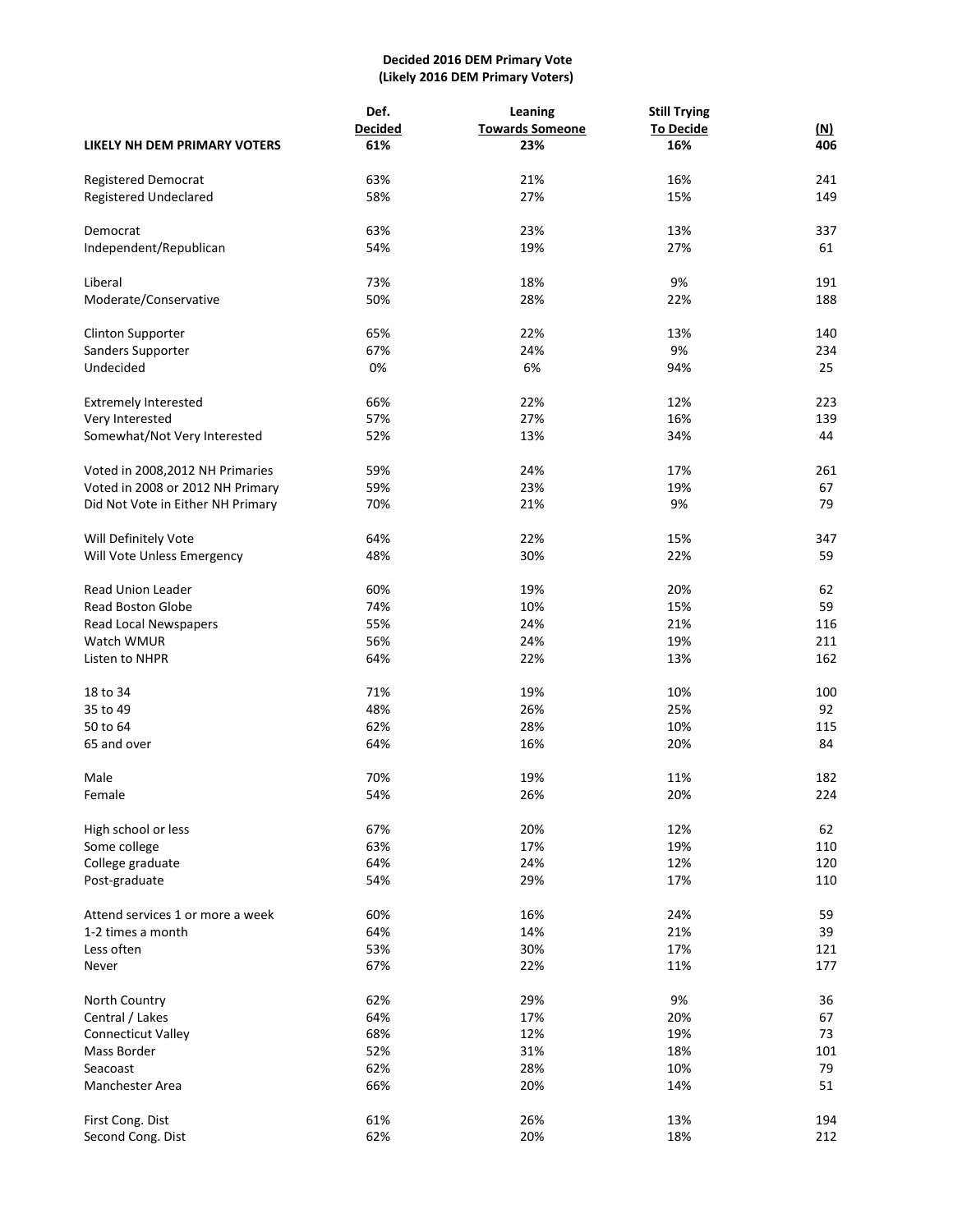## **DEM 2016 Primary Support (Likely 2016 DEM Primary Voters)**

| LIKELY NH DEM PRIMARY VOTERS          | <b>Bernie</b><br><b>Sanders</b><br>58% | <b>Hillary</b><br>Clinton<br>35% | Someone<br><b>Else</b><br>1% | <b>Undecided</b><br>6% | $(N=)$<br>400 |
|---------------------------------------|----------------------------------------|----------------------------------|------------------------------|------------------------|---------------|
|                                       |                                        |                                  |                              |                        |               |
| <b>Registered Democrat</b>            | 48%                                    | 44%                              | 1%                           | 8%                     | 237           |
| <b>Registered Undeclared</b>          | 71%                                    | 24%                              | 0%                           | 4%                     | 147           |
| Democrat                              | 55%                                    | 40%                              | 0%                           | 5%                     | 333           |
| Independent/Republican                | 75%                                    | 13%                              | 1%                           | 11%                    | 59            |
| Liberal                               | 61%                                    | 35%                              | 0%                           | 4%                     | 190           |
| Moderate/Conservative                 | 55%                                    | 36%                              | 1%                           | 9%                     | 184           |
|                                       |                                        |                                  |                              |                        |               |
| <b>Extremely Interested</b>           | 59%                                    | 35%                              | 0%                           | 6%                     | 221           |
| Very Interested                       | 53%                                    | 40%                              | 0%                           | 7%                     | 136           |
| Somewhat/Not Very Interested          | 71%                                    | 21%                              | 3%                           | 6%                     | 44            |
| Voted in 2008, 2012 NH Primaries      | 46%                                    | 47%                              | 1%                           | 6%                     | 256           |
| Voted in 2008 or 2012 NH Primary      | 77%                                    | 16%                              | 0%                           | 7%                     | 66            |
| Did Not Vote in Either NH Primary     | 84%                                    | 12%                              | 0%                           | 5%                     | 79            |
| Definitely Decided                    | 63%                                    | 37%                              | 0%                           | 0%                     | 248           |
| Leaning Towards Someone               | 64%                                    | 35%                              | 0%                           | 2%                     | 89            |
| Still Trying to Decide                | 33%                                    | 28%                              | 2%                           | 37%                    | 63            |
| Will Definitely Vote                  | 58%                                    | 35%                              | 1%                           | 6%                     | 342           |
| Will Vote Unless Emergency            | 61%                                    | 32%                              | 1%                           | 7%                     | 59            |
|                                       |                                        |                                  |                              |                        |               |
| <b>Read Union Leader</b>              | 54%                                    | 40%                              | 0%                           | 7%                     | 62            |
| <b>Read Boston Globe</b>              | 56%                                    | 37%                              | 0%                           | 7%                     | 58            |
| Read Local Newspapers                 | 53%                                    | 38%                              | 0%                           | 9%                     | 113           |
| Watch WMUR                            | 51%                                    | 42%                              | 0%                           | 8%                     | 207           |
| Listen to NHPR                        | 60%                                    | 35%                              | 0%                           | 5%                     | 161           |
| 18 to 34                              | 85%                                    | 10%                              | 1%                           | 3%                     | 100           |
| 35 to 49                              | 58%                                    | 28%                              | 0%                           | 14%                    | 90            |
| 50 to 64                              | 49%                                    | 49%                              | 0%                           | 2%                     | 112           |
| 65 and over                           | 42%                                    | 51%                              | 1%                           | 6%                     | 83            |
| Male                                  | 70%                                    | 27%                              | 1%                           | 2%                     | 179           |
| Female                                | 49%                                    | 41%                              | 0%                           | 9%                     | 221           |
|                                       |                                        |                                  |                              |                        |               |
| High school or less                   | 56%                                    | 38%                              | 1%                           | 5%                     | 61            |
| Some college                          | 69%                                    | 24%                              | 1%                           | 6%                     | 110           |
| College graduate                      | 61%                                    | 36%                              | 0%                           | 3%                     | 118           |
| Post-graduate                         | 45%                                    | 45%                              | 0%                           | 9%                     | 107           |
| Attend services 1 or more a week      | 41%                                    | 51%                              | 0%                           | 8%                     | 58            |
| 1-2 times a month                     | 48%                                    | 37%                              | 4%                           | 12%                    | 39            |
| Less often                            | 52%                                    | 42%                              | 0%                           | 6%                     | 118           |
| Never                                 | 70%                                    | 25%                              | 0%                           | 5%                     | 176           |
| North Country                         | 54%                                    | 41%                              | 0%                           | 5%                     | 36            |
| Central / Lakes                       | 67%                                    | 28%                              | 2%                           | 3%                     | 65            |
| Connecticut Valley                    | 53%                                    | 39%                              | 1%                           | 6%                     | 73            |
| Mass Border                           | 62%                                    | 31%                              | 0%                           | 7%                     | 100           |
| Seacoast                              | 49%                                    | 42%                              | 0%                           | 8%                     | 77            |
| Manchester Area                       | 64%                                    | 30%                              | 0%                           | 6%                     | 50            |
|                                       |                                        |                                  |                              |                        |               |
| First Cong. Dist<br>Second Cong. Dist | 55%<br>62%                             | 38%<br>32%                       | 0%<br>1%                     | 7%<br>5%               | 191<br>210    |
|                                       |                                        |                                  |                              |                        |               |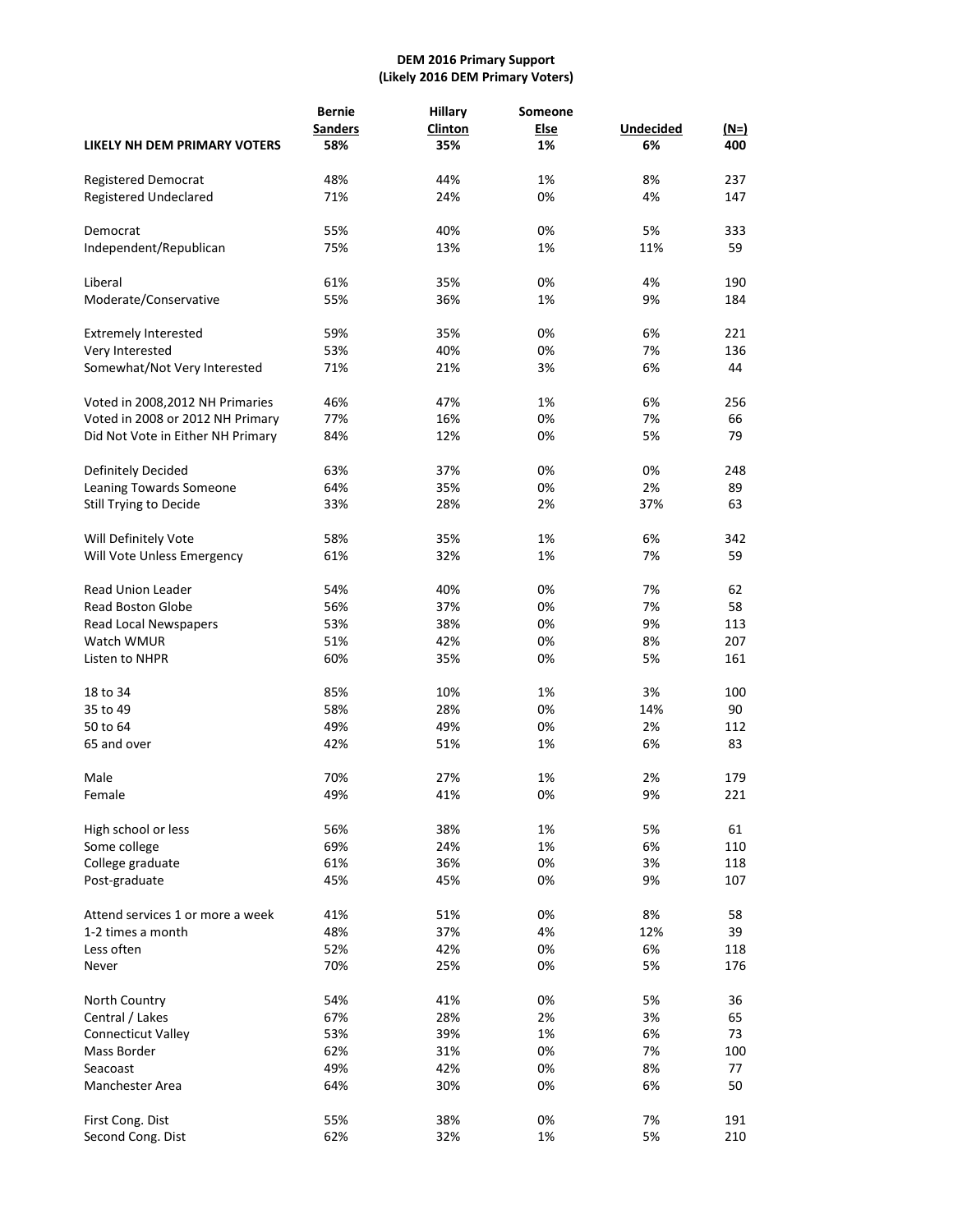## **DEM 2016 Primary – Would NOT Support (Likely 2016 DEM Primary Voters)**

|                                   | <b>Hillary</b> | <b>Bernie</b>  | Someone     | All               | Don't     |           |
|-----------------------------------|----------------|----------------|-------------|-------------------|-----------|-----------|
|                                   | <b>Clinton</b> | <b>Sanders</b> | <b>Else</b> | <b>Acceptable</b> | Know      | $(N=)$    |
| LIKELY NH DEM PRIMARY VOTERS      | 21%            | 7%             | 5%          | 59%               | 8%        | 396       |
|                                   |                |                |             |                   |           |           |
| Registered Democrat               | 13%            | 7%             | 5%          | 66%               | 8%        | 231       |
| <b>Registered Undeclared</b>      | 34%            | 7%             | 4%          | 47%               | 8%        | 148       |
| Democrat                          | 15%            | 6%             | 5%          | 66%               | 8%        | 328       |
| Independent/Republican            | 48%            | 11%            | 6%          | 29%               | 7%        | 61        |
|                                   |                |                |             |                   |           |           |
| Liberal                           | 15%            | 3%             | 6%          | 68%               | 7%        | 187       |
| Moderate/Conservative             | 25%            | 11%            | 4%          | 51%               | 9%        | 184       |
| <b>Clinton Supporter</b>          | 0%             | 18%            | 4%          | 75%               | 3%        | 138       |
| Sanders Supporter                 | 36%            | 0%             | 4%          | 52%               | 9%        | 227       |
| Undecided                         | 4%             | 12%            | 10%         | 50%               | 23%       | 25        |
|                                   |                |                |             |                   |           |           |
| <b>Extremely Interested</b>       | 21%            | 7%             | 6%          | 59%               | 8%        | 216       |
| Very Interested                   | 17%            | 7%             | 4%          | 63%               | 8%        | 136       |
| Somewhat/Not Very Interested      | 36%            | 6%             | 2%          | 48%               | 9%        | 44        |
| Voted in 2008, 2012 NH Primaries  | 15%            | 9%             | 4%          | 64%               | 7%        | 252       |
| Voted in 2008 or 2012 NH Primary  | 33%            | 3%             | 4%          | 51%               | 9%        | 67        |
|                                   |                | 4%             |             |                   | 9%        | 77        |
| Did Not Vote in Either NH Primary | 30%            |                | 6%          | 51%               |           |           |
| Definitely Decided                | 26%            | 8%             | 4%          | 57%               | 5%        | 243       |
| Leaning Towards Someone           | 14%            | 4%             | 7%          | 63%               | 12%       | 91        |
| Still Trying to Decide            | 11%            | 7%             | 4%          | 64%               | 13%       | 62        |
|                                   |                |                |             |                   |           |           |
| Will Definitely Vote              | 20%            | 7%             | 5%          | 60%               | 7%        | 340       |
| Will Vote Unless Emergency        | 26%            | 5%             | 0%          | 55%               | 14%       | 56        |
| <b>Read Union Leader</b>          | 25%            | 13%            | 8%          | 47%               | 8%        | 62        |
| <b>Read Boston Globe</b>          | 24%            | 9%             | 2%          | 56%               | 10%       | 59        |
| Read Local Newspapers             | 17%            | 9%             | 8%          | 56%               | 10%       | 115       |
| Watch WMUR                        | 19%            | 10%            | 6%          | 56%               | 9%        | 205       |
| Listen to NHPR                    | 17%            | 6%             | 3%          | 68%               | 7%        | 160       |
|                                   |                | 3%             |             | 51%               | 9%        | 97        |
| 18 to 34                          | 33%<br>22%     | 6%             | 4%<br>7%    | 57%               | 8%        | 92        |
| 35 to 49                          |                |                |             |                   |           |           |
| 50 to 64<br>65 and over           | 17%<br>14%     | 11%<br>9%      | 2%<br>5%    | 66%<br>62%        | 4%<br>11% | 110<br>83 |
|                                   |                |                |             |                   |           |           |
| Male                              | 28%            | 7%             | 4%          | 55%               | 6%        | 179       |
| Female                            | 15%            | 7%             | 5%          | 63%               | 10%       | 217       |
| High school or less               | 29%            | 8%             | 8%          | 41%               | 13%       | 62        |
| Some college                      | 26%            | 10%            | 3%          | 52%               | 8%        | 108       |
| College graduate                  | 21%            | 6%             | 7%          | 62%               | 4%        | 114       |
| Post-graduate                     | 10%            | 5%             | 2%          | 75%               | 8%        | 108       |
|                                   |                |                |             |                   |           |           |
| Attend services 1 or more a week  | 10%            | 12%            | 5%          | 67%               | 6%        | 58        |
| 1-2 times a month                 | 21%            | 11%            | 2%          | 54%               | 12%       | 39        |
| Less often                        | 20%            | 7%             | 5%          | 61%               | 7%        | 120       |
| Never                             | 25%            | 5%             | 5%          | 57%               | 8%        | 171       |
| North Country                     | 27%            | 3%             | 0%          | 68%               | 2%        | 36        |
| Central / Lakes                   | 22%            | 8%             | 3%          | 54%               | 14%       | 65        |
| <b>Connecticut Valley</b>         | 16%            | 10%            | 2%          | 63%               | 9%        | 72        |
| Mass Border                       | 23%            | 4%             | 6%          | 60%               | 7%        | 96        |
| Seacoast                          | 11%            | 10%            | 9%          | 61%               | 8%        | 76        |
| Manchester Area                   | 35%            | 5%             | 5%          | 51%               | 4%        | 51        |
|                                   |                |                |             |                   |           |           |
| First Cong. Dist                  | 20%            | 8%             | 7%          | 61%               | 5%        | 189       |
| Second Cong. Dist                 | 22%            | 7%             | 2%          | 58%               | 11%       | 207       |